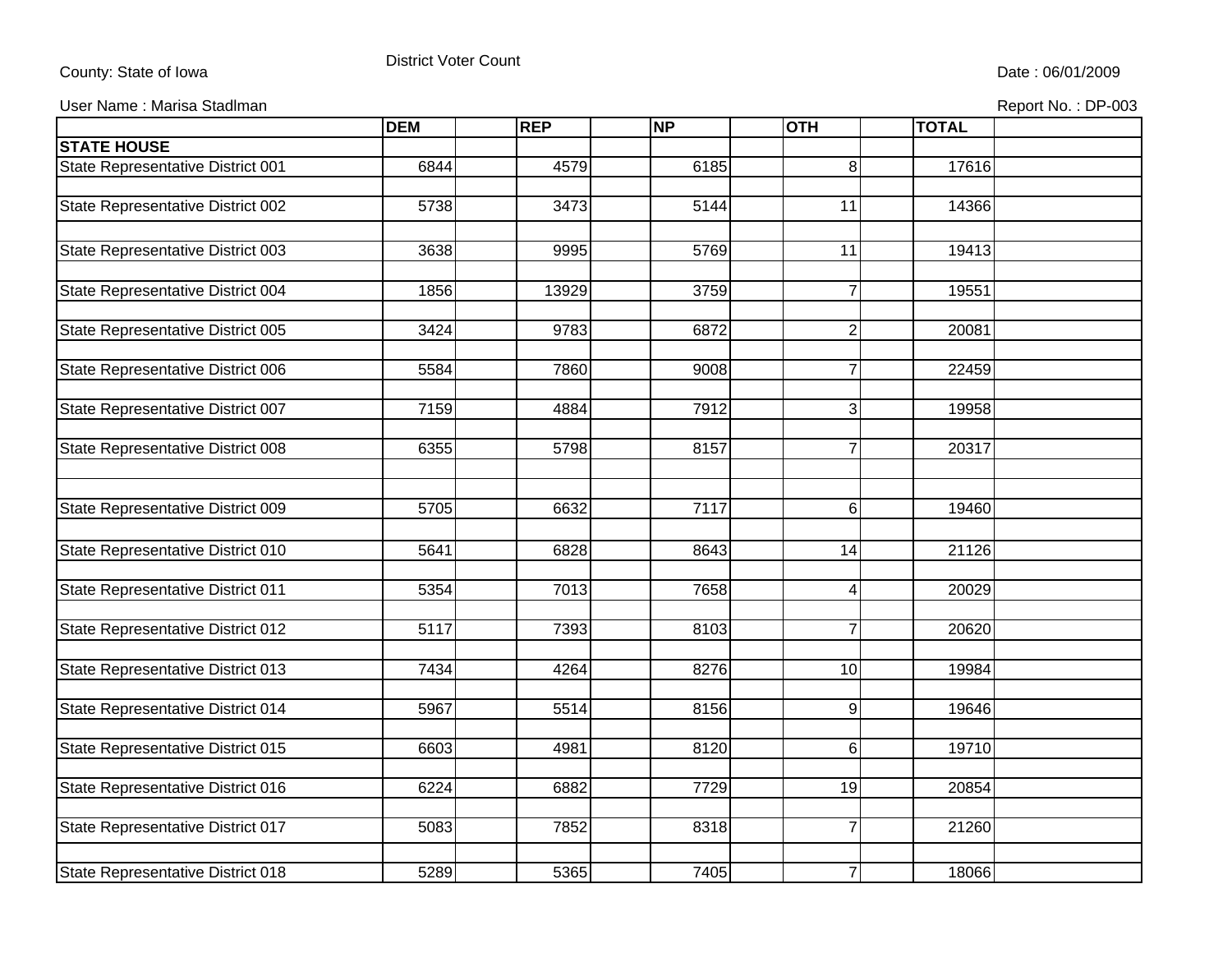|                                   | <b>DEM</b> | <b>REP</b> | <b>NP</b> | <b>OTH</b>     | <b>TOTAL</b> | Page 2 |
|-----------------------------------|------------|------------|-----------|----------------|--------------|--------|
| State Representative District 019 | 6565       | 5698       | 7970      | 43             | 20276        |        |
|                                   |            |            |           |                |              |        |
| State Representative District 020 | 7017       | 6904       | 8969      | 20             | 22910        |        |
|                                   |            |            |           |                |              |        |
| State Representative District 021 | 6999       | 4223       | 7094      | 10             | 18326        |        |
| State Representative District 022 | 9474       | 2314       | 6582      | 8              | 18378        |        |
|                                   |            |            |           |                |              |        |
| State Representative District 023 | 6508       | 4430       | 8698      | 11             | 19647        |        |
|                                   |            |            |           |                |              |        |
| State Representative District 024 | 5654       | 5181       | 7577      | $\overline{3}$ | 18415        |        |
|                                   |            |            |           |                |              |        |
| State Representative District 025 | 8908       | 4190       | 8317      | 13             | 21428        |        |
|                                   |            |            |           |                |              |        |
| State Representative District 026 | 7394       | 3692       | 7688      | 4              | 18778        |        |
|                                   |            |            |           |                |              |        |
| State Representative District 027 | 9394       | 3653       | 6813      | 10             | 19870        |        |
| State Representative District 028 | 8929       | 4103       | 6822      | 4              | 19858        |        |
|                                   |            |            |           |                |              |        |
| State Representative District 029 | 9407       | 5992       | 8513      | 22             | 23934        |        |
|                                   |            |            |           |                |              |        |
| State Representative District 030 | 12508      | 6054       | 10052     | 31             | 28645        |        |
|                                   |            |            |           |                |              |        |
| State Representative District 031 | 7350       | 5067       | 8843      | 7              | 21267        |        |
|                                   |            |            |           |                |              |        |
| State Representative District 032 | 6750       | 6313       | 8739      | 9              | 21811        |        |
|                                   |            |            |           |                |              |        |
| State Representative District 033 | 9016       | 3427       | 7897      | 33             | 20373        |        |
| State Representative District 034 | 8462       | 4319       | 7425      | 14             | 20220        |        |
|                                   |            |            |           |                |              |        |
| State Representative District 035 | 8134       | 6923       | 9281      | 12             | 24350        |        |
|                                   |            |            |           |                |              |        |
| State Representative District 036 | 8093       | 7545       | 9892      | 20             | 25550        |        |
|                                   |            |            |           |                |              |        |
| State Representative District 037 | 7656       | 6767       | 8140      | 19             | 22582        |        |
|                                   |            |            |           |                |              |        |
| State Representative District 038 | 8992       | 4794       | 6235      | 17             | 20038        |        |
|                                   |            |            |           |                |              |        |
| State Representative District 039 | 6230       | 5609       | 9049      | 11             | 20899        |        |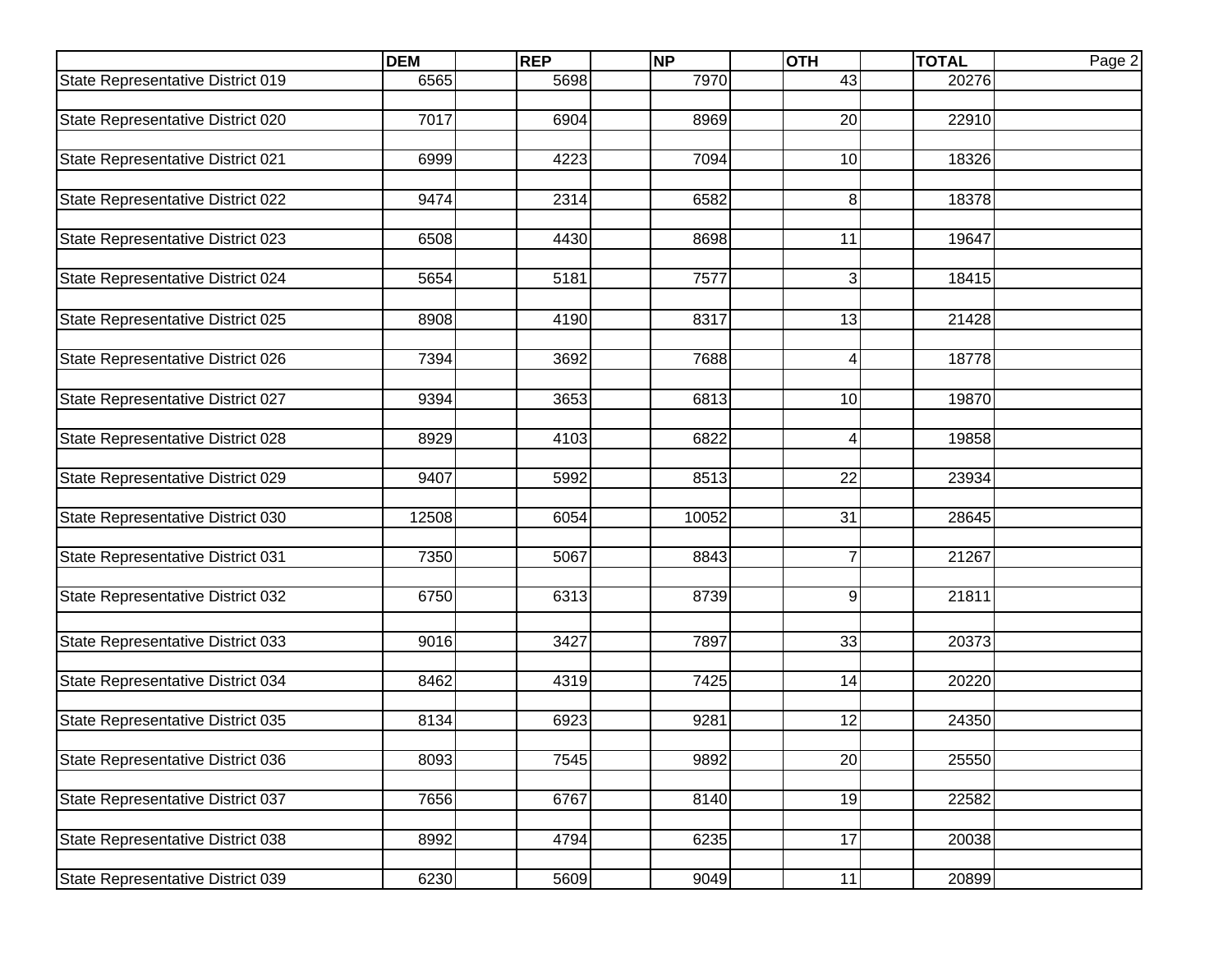|                                   | <b>DEM</b> | <b>REP</b> | <b>NP</b> | <b>OTH</b>     | <b>TOTAL</b> | Page 3 |
|-----------------------------------|------------|------------|-----------|----------------|--------------|--------|
| State Representative District 040 | 5431       | 7409       | 7546      | 9              | 20395        |        |
|                                   |            |            |           |                |              |        |
| State Representative District 041 | 8558       | 5557       | 6572      | 10             | 20697        |        |
|                                   |            | 6874       | 7686      | 17             |              |        |
| State Representative District 042 | 9388       |            |           |                | 23965        |        |
| State Representative District 043 | 6627       | 5626       | 7287      | 6              | 19546        |        |
|                                   |            |            |           |                |              |        |
| State Representative District 044 | 5517       | 6735       | 7748      | 8              | 20008        |        |
|                                   |            |            |           |                |              |        |
| State Representative District 045 | 8500       | 5988       | 11018     | 130            | 25636        |        |
|                                   |            |            |           |                |              |        |
| State Representative District 046 | 8813       | 6166       | 8387      | 48             | 23414        |        |
| State Representative District 047 | 9247       | 12389      | 14014     | 21             | 35671        |        |
|                                   |            |            |           |                |              |        |
| State Representative District 048 | 7217       | 4975       | 7931      | 17             | 20140        |        |
|                                   |            |            |           |                |              |        |
| State Representative District 049 | 7990       | 4824       | 6941      | 13             | 19768        |        |
|                                   |            |            |           |                |              |        |
| State Representative District 050 | 5231       | 5933       | 7465      | 5              | 18634        |        |
|                                   |            |            |           |                |              |        |
| State Representative District 051 | 6505       | 4787       | 8565      | 13             | 19870        |        |
|                                   |            |            |           |                |              |        |
| State Representative District 052 | 4694       | 6294       | 7632      | 4              | 18624        |        |
| State Representative District 053 | 4960       | 7874       | 7761      | $\overline{2}$ | 20597        |        |
|                                   |            |            |           |                |              |        |
| State Representative District 054 | 5847       | 6099       | 7099      | $\overline{7}$ | 19052        |        |
|                                   |            |            |           |                |              |        |
| State Representative District 055 | 5410       | 6421       | 6733      | 8 <sup>1</sup> | 18572        |        |
|                                   |            |            |           |                |              |        |
| State Representative District 056 | 6269       | 6427       | 6401      | 8              | 19105        |        |
|                                   |            |            |           |                |              |        |
| State Representative District 057 | 5120       | 8605       | 7561      | $\overline{7}$ | 21293        |        |
| State Representative District 058 | 5542       | 7279       | 7425      | $\overline{7}$ | 20253        |        |
|                                   |            |            |           |                |              |        |
| State Representative District 059 | 7994       | 7875       | 5893      | 14             | 21776        |        |
|                                   |            |            |           |                |              |        |
| State Representative District 060 | 7700       | 7877       | 7103      | 22             | 22702        |        |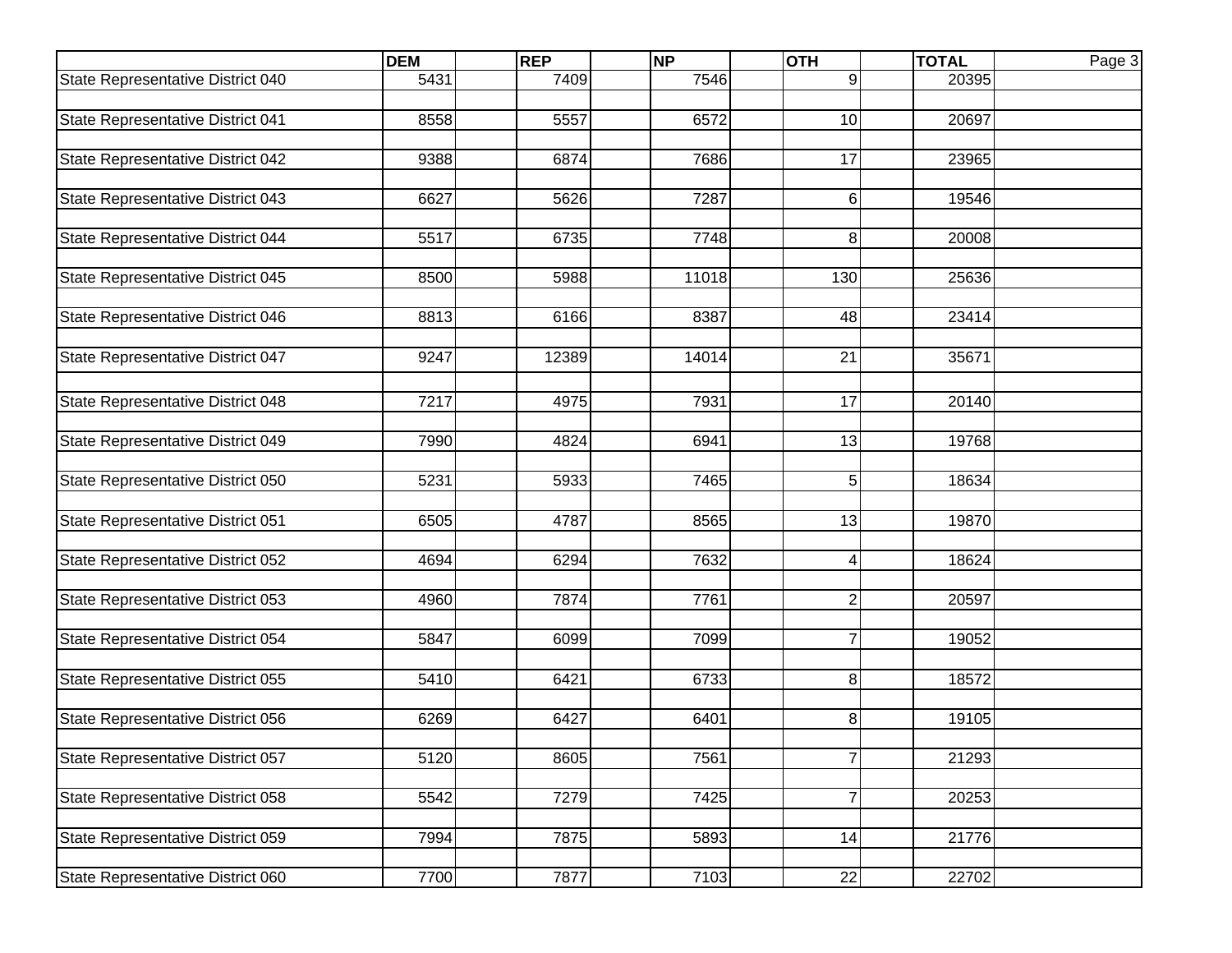|                                   | <b>DEM</b> | <b>REP</b> | <b>NP</b> | <b>OTH</b>                | <b>TOTAL</b> | Page 4 |
|-----------------------------------|------------|------------|-----------|---------------------------|--------------|--------|
| State Representative District 061 | 11185      | 5045       | 4863      | 21                        | 21114        |        |
|                                   |            |            |           |                           |              |        |
| State Representative District 062 | 8822       | 3239       | 5169      | 17                        | 17247        |        |
|                                   |            |            |           |                           |              |        |
| State Representative District 063 | 8276       | 8979       | 7069      | 19                        | 24343        |        |
| State Representative District 064 | 9503       | 5027       | 5775      | 21                        | 20326        |        |
|                                   |            |            |           |                           |              |        |
| State Representative District 065 | 8715       | 3004       | 5215      | 23                        | 16957        |        |
|                                   |            |            |           |                           |              |        |
| State Representative District 066 | 9326       | 2120       | 4175      | 27                        | 15648        |        |
|                                   |            |            |           |                           |              |        |
| State Representative District 067 | 9968       | 4594       | 6319      | 13                        | 20894        |        |
| State Representative District 068 | 9514       | 3755       | 5400      | 12                        | 18681        |        |
|                                   |            |            |           |                           |              |        |
| State Representative District 069 | 9750       | 11756      | 9966      | 19                        | 31491        |        |
|                                   |            |            |           |                           |              |        |
| State Representative District 070 | 8983       | 10340      | 9218      | 26                        | 28567        |        |
|                                   |            |            |           |                           |              |        |
| State Representative District 071 | 6434       | 8278       | 8001      | 5                         | 22718        |        |
|                                   |            |            |           |                           |              |        |
| State Representative District 072 | 6342       | 6498       | 6970      | $\overline{7}$            | 19817        |        |
|                                   |            |            |           |                           |              |        |
| State Representative District 073 | 7670       | 7292       | 8329      | 6                         | 23297        |        |
| State Representative District 074 | 8274       | 6857       | 8053      | 17                        | 23201        |        |
|                                   |            |            |           |                           |              |        |
| State Representative District 075 | 7124       | 6417       | 7543      | 17                        | 21101        |        |
|                                   |            |            |           |                           |              |        |
| State Representative District 076 | 6607       | 6035       | 8207      | 4                         | 20853        |        |
|                                   |            |            |           |                           |              |        |
| State Representative District 077 | 12261      | 4501       | 10646     | 91                        | 27499        |        |
|                                   |            |            |           |                           |              |        |
| State Representative District 078 | 14224      | 4211       | 8244      | 55                        | 26734        |        |
| State Representative District 079 | 6251       | 5302       | 8718      | $\ensuremath{\mathsf{3}}$ | 20274        |        |
|                                   |            |            |           |                           |              |        |
| State Representative District 080 | 6378       | 6270       | 7521      | $\ensuremath{\mathsf{3}}$ | 20172        |        |
|                                   |            |            |           |                           |              |        |
| State Representative District 081 | 7677       | 6046       | 8636      | 17                        | 22376        |        |